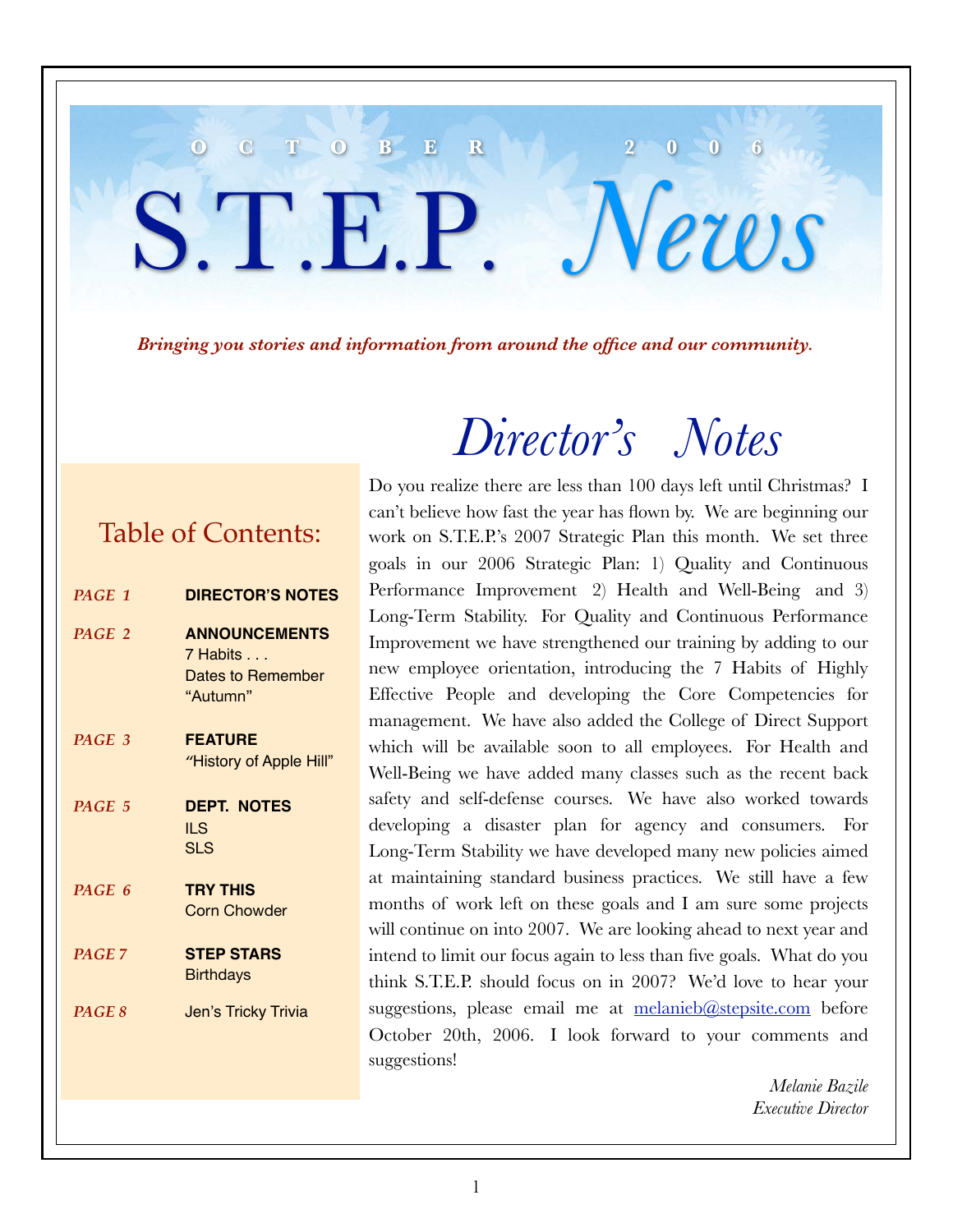# *ANNOUNCEMENTS*

### **DATES TO REMEMBER**

**Oct. 5 & 6 Supported Life Conference**

**Oct. 9 C A C Meeting** 1:00 - 3:00 @ STEP

**Oct. 12 & 13 7 Habits ...** This training will NOT be interpreted. Contact Lisa if you are interested in attending.

### **7 Habits . . .** 7 Habits of Highly Effective People

It is my privilege to announce that STEP has now begun the *Franklin Covey - 7 Habits of Highly Effective People* trainings, available here at the STEP Program. It is not a mandatory training at this time, but for those who are interested in positive motivation and inspiration for your work and personal relationships this is the place to be. Invitations are being sent out now. If you are current on all trainings and have not received an invitation to this training and would like to attend please contact me.

The upcoming trainings are scheduled as follows:

September  $28<sup>th</sup>$  &  $29<sup>th</sup>$  Interpreted only October  $12^{th}$  &  $13^{th}$  Non-Interpreted only November 1st, 2nd, & 3rd Stake-holders only

All others TBA

Thank you for your continued dedication to all those you support.

> *Lisa Barrows Generic Resource Coordinator*

### *Autumn by Deborah L. Miller*

It is beginning to look like fall. The tree leaves are falling and the wind is blowing. I am thinking about Halloween which is right around the corner. My friend, Tucker, is afraid of Halloween because of all the strange people dressed up in costumes. If it rains that day he won't want to go outside and get his treats. Tucker would rather stay in the house. He does not like to dress up or wear costumes. He just wants to be by himself. My friend Tucker is a dog.

If you have a black cat, please on this Halloween day, keep your pets in and children safe. Have a party. But if you go Trick or Treating, wait until you get home to eat any candy.

October 28 is on Saturday night. Before you go to bed, set your clock one hour back.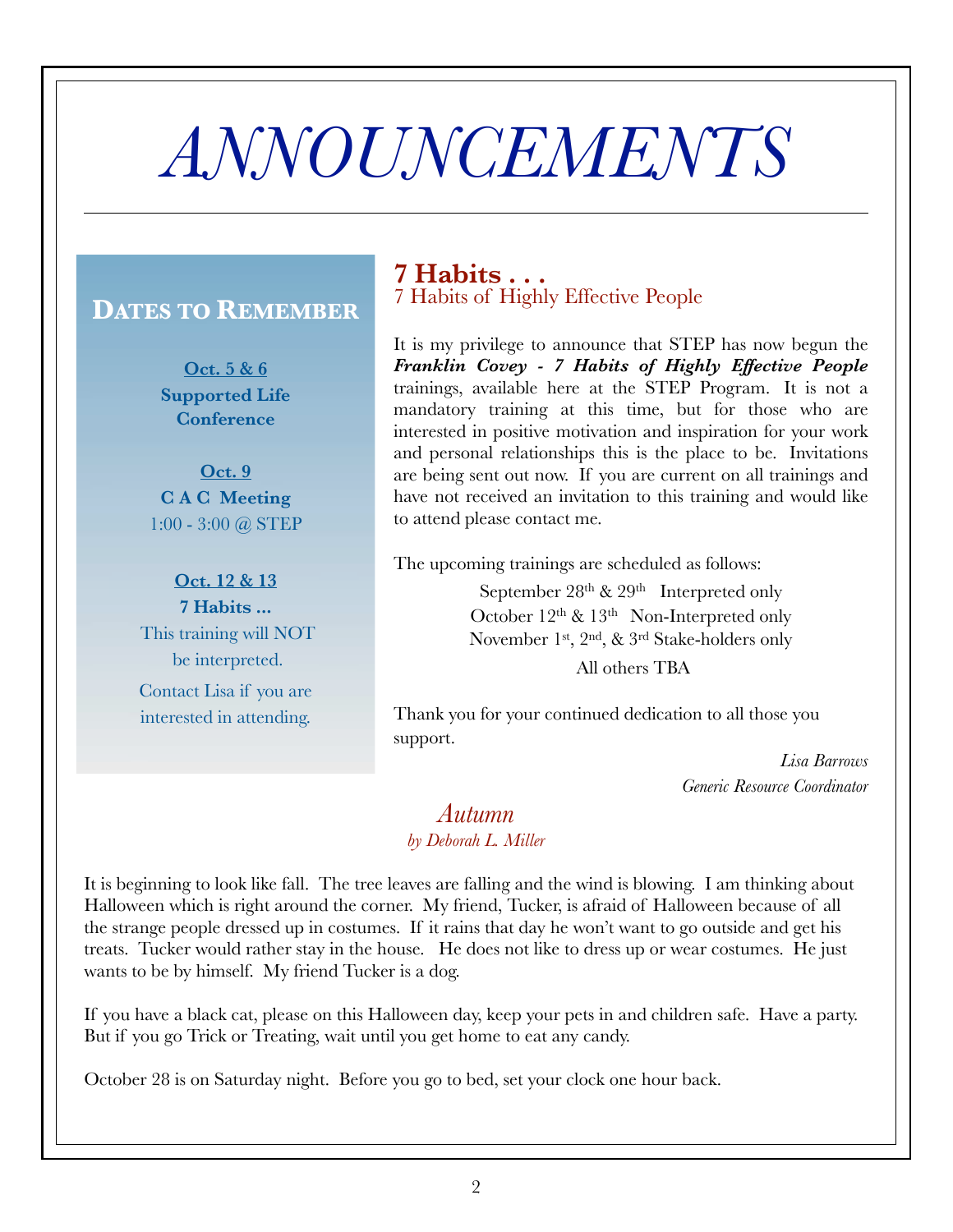# *FEATURE*

## **The History of Apple Hill**

The year was 1951 and Floyd Bolster decided to retire in a community called Camino. He bought a ranch that had 10 acres of producing apple trees and dreamed of working his land and reaping the rewards of the life of a farmer.

Six years later, Floyd Bolster died, and his son Gene left his job in Southern California to come to the ranch and complete his father's dream.

In 1964, Gene Bolster, local grower; Dick Bethell, the county's pomology specialist and farm advisor; Ed Delfino, the county's agricultural commissioner: and Bob Tuck, a retired army officer, all united to form the Apple Hill Growers Association. This is the 40th year and Apple Hill continues to attract people from all over the world.

"There were about 16 ranchers back then, "said Bolster. "We usually gathered at Bob Tuck's house at the end of the day and talked about how awful farming was," recalled Bolster.

"We had an awful pear blight about 36 years ago and we had to do something to survive. Our major crop was pears."

To this day, a few of the old pear orchards are still around. "An orchard can produce for 50 years if it is taken care of," said Bolster. The pear blight took production from 52,000 tons in 1958 to 8,435 in 1965. A few of the ranchers had some apples planted, but pears had been the primary crop. It was time for a change.

Bolster and Delfino set out to discover a way to help the ranchers keep their farms and make the rich soil of Camino productive again. In 1962 Bolster and Delfino visited Oak Glen in Southern California.

"They had a successful marketing program, so we got a copy of their bylaws and improved on them," Delfino said.

Armed with this information, they returned to Camino, gathered the local ranchers together and formed the growers association called Apple Hill.

"We faced competition from Washington State apples," Bethell said, "but the growers in Camino had to do something."

Bolster stated that the apples on the hill may not have that long shape, like the Washington apple. "They have longer days than we do. We have an ideal growing season, with a long chilling season. In other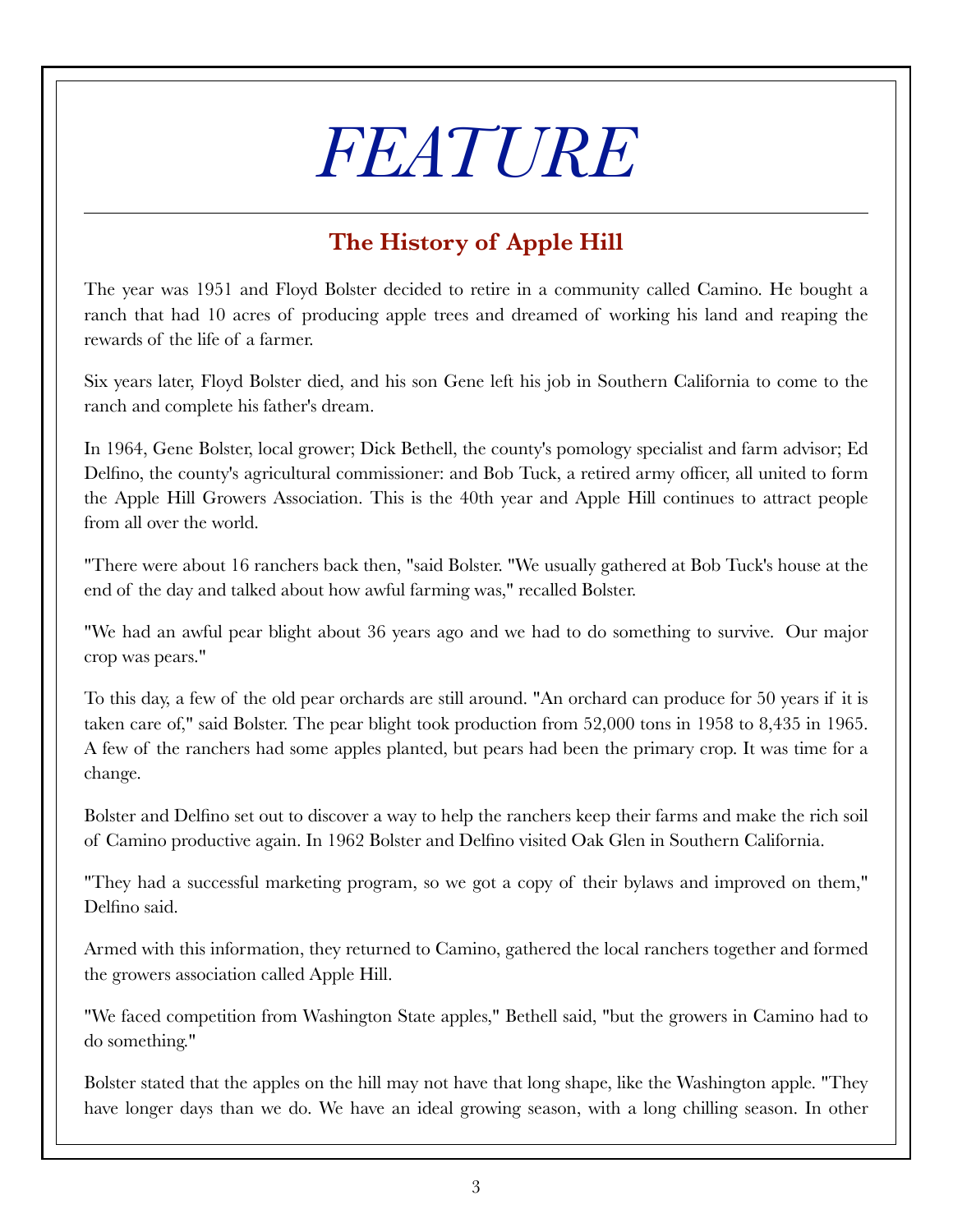words, the trees stay dormant longer. So while a Washington apple may look great, our apples have better flavor."

The name "Apple Hill" was created by Bob Tuck. "It was amazing how much we accomplished in such a short time," Bolster said. "We started in mid-June of 1964 and had everything ready for the first press picnic in August."

During the press picnic, each Apple Hill family hosted individual members of the press for a meal at their home and many of them became close friends. The growers also produced 50,000 paper litter bags that they passed out at the State Fair that year, offering two pounds of free apples to visitors who brought the litter bag to Apple Hill with them.

Bolster still has a few of those bags and if you compare the map that decorated the front of the original Apple Hill literature to the map of ranchers that exists today, you can see that the original association has blossomed into a very successful ranch marketing endeavor.

The Apple Hill Growers Association has grown from 16 original ranchers to over 55 ranchers, including Christmas tree growers and wineries, vineyards, micro brewery and a spa.

Another suggestion from Clarice Larson was to show visitors what could be done with apples in cooking. She originated the first place to sample some of the homemade desserts, baked goods, jams, jellies and sauces. In some of the ranches' Web pages you will find a sample of the growers' favorite recipes.

"It's never easy to get ranchers to agree on anything," Bolster observed, "but they did agree on forming the growers association. Everyone worked together and Apple Hill rose like a phoenix from the ashes of disaster."

"Apple Hill was the first ranch marketing effort in Northern California," Delfino said, "and its success is shown by the fact that now there are ranch marketing groups all over. Apple Hill is a great example of government, farmers and media working together for everyone's good."

At Larsen's Ranch, you will find the Rhode Island Greening which is believed to be the oldest apple tree in El Dorado County. At Hilltop Ranch, the Bolsters have collected a number of antique varieties, making available some of the apples of your childhood.

So much of the history of Apple Hill has been preserved. The community has gone to tremendous effort to protect their history and offer the public an opportunity to step back in time, if only for a day. Visitors will find their day filled with old-fashioned fun. Plan a picnic on the lush land that surrounds these exciting ranches. Their doors are opened and the growers have gone the extra mile to ensure your family a day that they will remember.

> This article was taken directly from *www.AppleHill.com Apple Hill Hotline (530) 644-7692*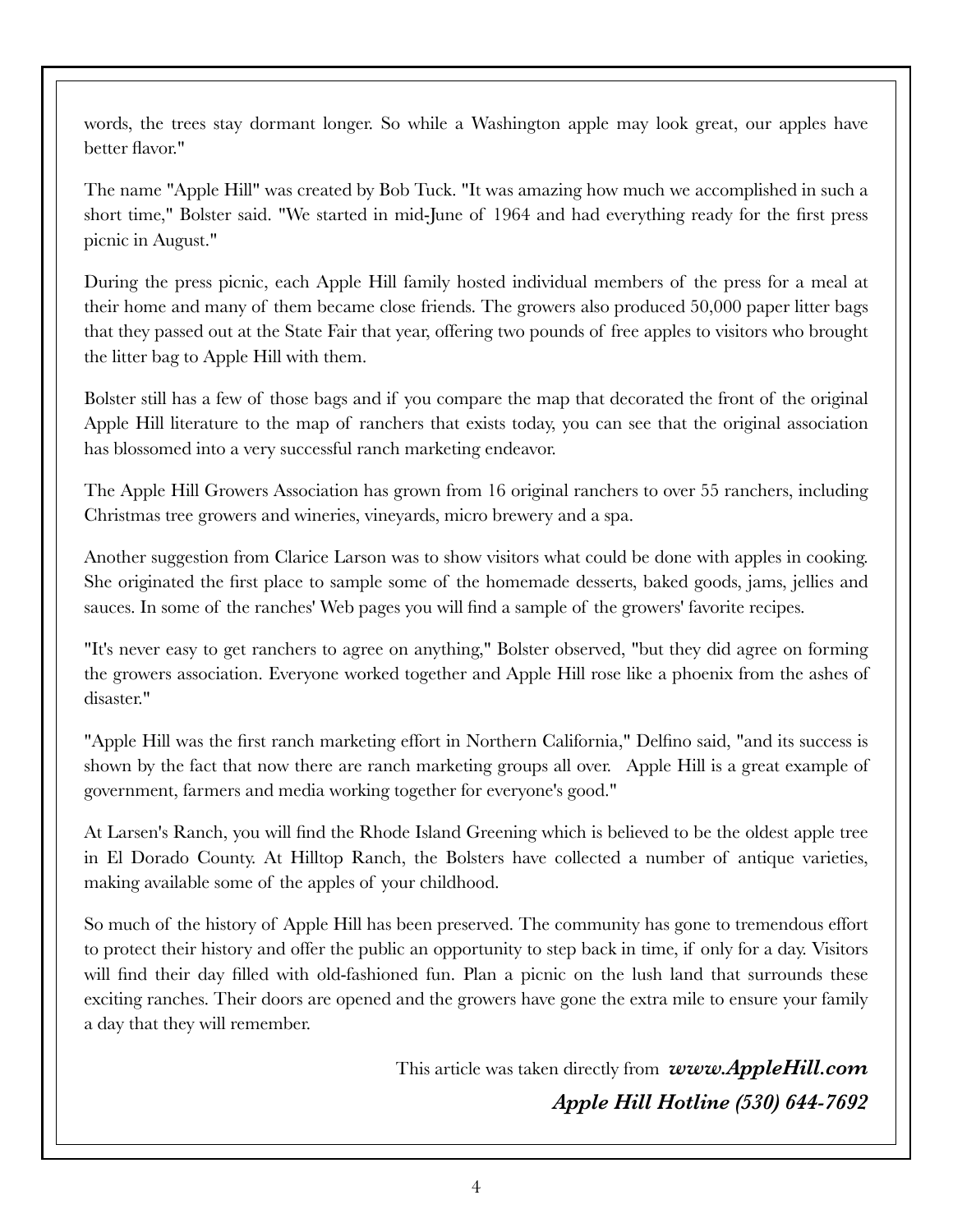# *DEPARTMENT NOTES*

## ILS Independent Living Services

The parenting department just had it's annual pool party last month. Everyone had a great time and we were able to welcome some new parents to our support group. We are in the process of developing a parent support committee composed entirely of our parenting clients to head up all future parenting activities. Thanks to both Ruby De La Cruz and Tina Centeno for volunteering to head up this committee.

Yuba City continues to make progress in establishing new ILS/SLS clients as they come aboard. We would like to welcome: Amanda , Vanessa, Emily, and Grace to our team as new personal attendants.

In the ILS world, we continue to get new referrals and are moving on the Habit # 3 "Put first things first." As we put first things first, we would like to thank our entire ILS unit for their continued teamwork and flexibility with on going caseload changes.

> *CONGRATULATIONS to Raquel & John to the recent birth of their baby boy: JOHN - 9 lbs. 3oz. Mom and baby are doing well!*

> > *- Anna Shands*

### SLS Supported Living Services

Much of our focus for the past month has been the practice of Sharpening the Saw. We spent some quality time together as a team in Kyburz, learning new things about each other and planning for the future of the unit. We extend a hearty "Thank You" to Jeff Thompson who graciously allowed us to use his cabin for our mini retreat.

We have also been helping our consumers prepare for the much anticipated trip to Camp Grizzly. At camp they will have a chance to explore nature, participate in leisure activities, and generally relax, hence their opportunity to Sharpen the Saw. Its an awesome prospect to be able to offer this to our consumers who are often so focused on the details of daily living, that they do not have the option to Sharpen the Saw. We hope that they come home with an incredible experience under their belts!

Our unit has recently taken on a new consumer, so we would like to take this opportunity to welcome David Miller. We look forward to working with you!

*- Sandee Nieves*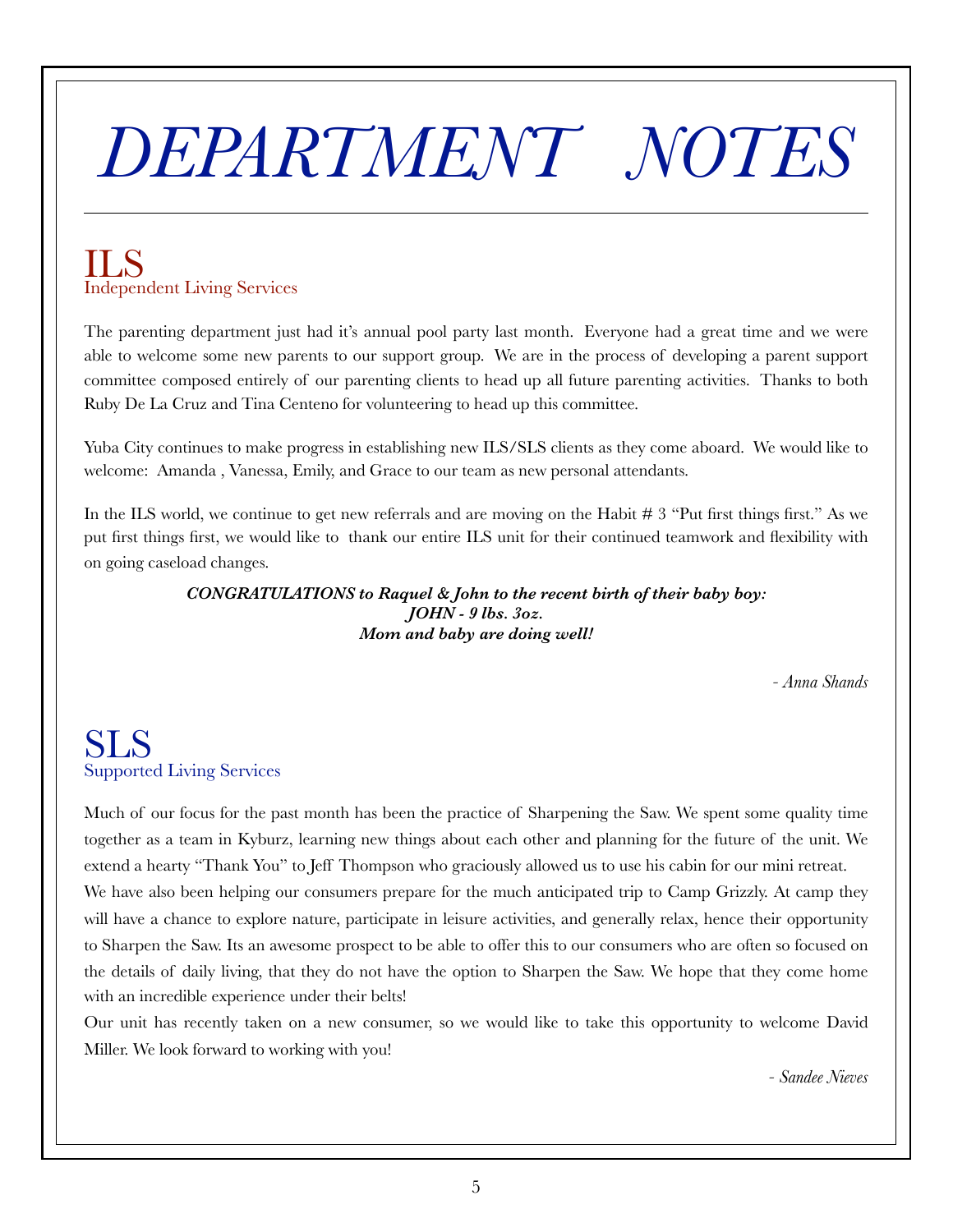# *Try This . . .*

### Is is already that time of year?

Well, not really. But I've already gotten my sweaters and "winter" (non flip-flops) shoes out. I've even worn jeans a couple of times! It seemed like a very mild summer this year (with the exception of that horrendous heat wave in July) and even though I felt like I didn't get enough sun, I'm definitely ready for autumn.

Some of my favorite things during the fall months are watching the world series (go Boston!), eating Halloween candy, getting the fireplace ready, and preparing some of the yummiest soups and chowders. But since I have yet to pull out my Fall Recipe Box, here is a great and very easy to do corn chowder.

*- J. A. de la Concepcion*

## Emeril's Pennsylvania Dutch Corn Chowder

Recipe courtesy Emeril Lagasse, 2002 FoodNetwork.com

Recipe Summary **Difficulty:** Easy **Prep Time:** 20 minutes **Inactive Prep Time:** 18 minutes **Cook Time:** 35 minutes Yield: 6 servings

4 cups of fresh or frozen corn kernels 1/2 pound salt pork, diced 3 cups chopped yellow onions 1 teaspoon celery salt 1/2 teaspoon cayenne pepper 2 teaspoons minced garlic 1 bay leaf 3 cups peeled, diced baking potatoes, like russets 8 cups chicken stock, or more as necessary 1 cup milk 1 cup heavy cream Salt Freshly ground black pepper 1/2 cup chopped green onions (green tops only)

#### INSTRUCTIONS :

- In a large saucepan, cook the diced pork over medium-high heat until golden brown and the fat is rendered.

- Add the onions, celery salt, and cayenne, and cook until onions are soft, about 4 minutes.

- Add the garlic and bay leaf and cook, stirring, for 30 seconds.

- Add the potatoes and drained corn, and cook, stirring, for 1 minute.

- Add the stock and bring to a boil. Reduce the heat and simmer,

stirring occasionally, until the potatoes are tender, 20 to 25 minutes.

- Add the milk and cream, and simmer for 5 minutes.

- Remove from the heat and discard the bay leaf. Adjust the seasoning, to taste, with salt and freshly ground black pepper.
	- Ladle into soup bowls and garnish each serving with the green onions.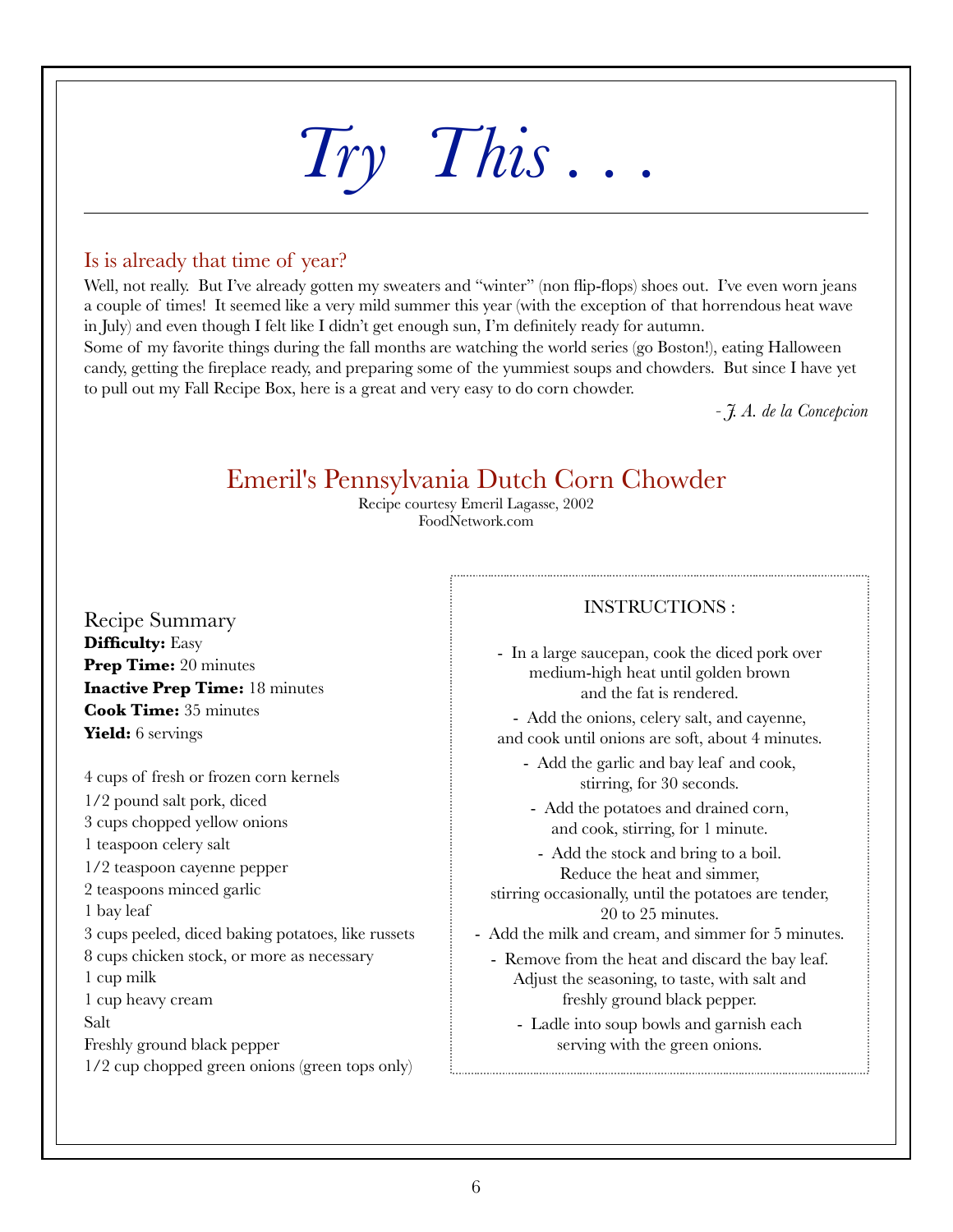# *\* STEP STARS \**

#### **ILS Management Team would like to acknowledge . . .**

**Jacquie** - Thank you for allowing us to go river rafting for the day!

**ILS Instructors** - Thanks for taking on new clients & accepting the changes in your caseloads.

#### **Melanie Bazile would like to acknowledge . . .**

The entire staffing team (**Carey, Brandon, Bruce, Billy, John J., Eddy** and **Darrell**) for Atif. You're on-going devotion to ensure the best quality of life and your dedication in working with his difficult behaviors shows how committed you are. Keep up the good work!

Congratulations to **Laura Tighe** on your progress to quit smoking. I know it is a challenge and I am so proud of you for your effort to stop smoking. Stay with it - I know you can do it!

Thanks to all the **staff, coordinators, program support and directors** who has worked to make camp a success!

Thank you **Aaron Chalenor** for welcoming Alex into your home and being flexible.

Welcome to **Alex Hoffman**! Alex moved here from sunny Southern California. Alex is also working through Next Step. If you have a chance, please say hello to welcome him.

Thanks to all the **PA's and Coordinators** who volunteered to go to camp. We appreciate your enthusiasm and dedication!

*For questions, comments, or to submit an article and/or pictures to the STEP Newsletter, please contact our editor:*

> *J. A. (Jude) de la Concepcion judec@stepsite.com*

## OCTOBER Birthdays

| Joiner, Paula        | 1<br>Oct           |   |
|----------------------|--------------------|---|
| McGurran, Robin      | 1<br>Oct           |   |
| Hudson, Tosheila     | 2<br>Oct           |   |
| Mushtaq, Naghman     | 3<br>Oct           |   |
| Utley, Darrell       | 3<br>Oct           |   |
| Koehne, Xaiver       | 4<br>Oct           |   |
|                      | 4                  |   |
| Lavender, Paul       | Oct                |   |
| Lester, Nicole       | 4<br>Oct           |   |
| Larkin, Patricia     | 4<br>Oct           |   |
| Vue, Chua            | 4<br>Oct           |   |
| Dyda, Mike           | 5<br>Oct           |   |
| Acosta, Kathleen     | 5<br>Oct           |   |
| Benson, Keith        | 6<br>Oct           |   |
| Ford, Renee          | 6<br>Oct           |   |
| Edinborough, Lydia   | $7^{\circ}$<br>Oct |   |
| Fox, Bonnie          | 7<br>Oct           |   |
| Belotz, Judy         | Oct<br>8           |   |
| Klock, Bree          | 9<br>Oct           |   |
| Parham, Katrina      | 9<br>Oct           |   |
| Douglas, Ernestine   | 10 Oct             |   |
| Stevens, Christopher | 10 Oct             |   |
| Lee, Stephen         | 11 Oct             |   |
| Sanchez, Reyna       | 11 Oct             |   |
| Brock, Nicola        | 14 Oct             |   |
| Dubrovina, Tatiana   | 14 Oct             |   |
| Young, Jaime         | 15 Oct             |   |
| Chesnut, Joseph      | 15 Oct             |   |
| Crisp, Melissa       | 15 Oct             |   |
| Davis, Michelle      | 15 Oct             |   |
| Day, Sherry          | 16 Oct             |   |
| Jones, Ronisha       | 16 Oct             |   |
| Drake, Todd          | 16 Oct             |   |
| Kowalski, Jason      | 16 Oct             |   |
| Warr, Kimbar         | 17 Oct             |   |
| Goode, Gloria        | 18 Oct             |   |
| Gross, Jennifer      | 18 Oct             |   |
| Partee, Mike         | 18 Oct             |   |
| Wheller, Robbie      | 18 Oct             |   |
| House, Amy           | 18 Oct             |   |
| Miller, Joseph       | 18 Oct             |   |
| Jackson, Demond      | 19 Oct             |   |
| Navarro, Scott       | 19 Oct             |   |
| Hull, Sam            | 20 Oct             |   |
|                      | 21<br>Oct          |   |
| Drake, Melissa       | 25 Oct             | Ì |
| Salinas, Rolinda     |                    |   |
| Spanton, Wendy       | 25 Oct             |   |
| Velebit, Jennifer    | 25 Oct             |   |
| Weis, Elizabeth      | 26 Oct             |   |
| Aurich, Cathi        | 27 Oct             |   |
| Thayer, Gina         | 27 Oct             |   |
| Kratzer, Laura       | 28 Oct             |   |
| Sowdon, Laura        | 28 Oct             |   |
| Hanly, Lauretta      | 29 Oct             |   |
| Dean, Matthew        | 29 Oct             |   |
| Queral, Cecelia      | 31<br>Oct          |   |
| Tank, Kristen        | 31<br>Oct          |   |
| Warner, Mike         | 31<br>Oct          |   |
| .                    |                    |   |